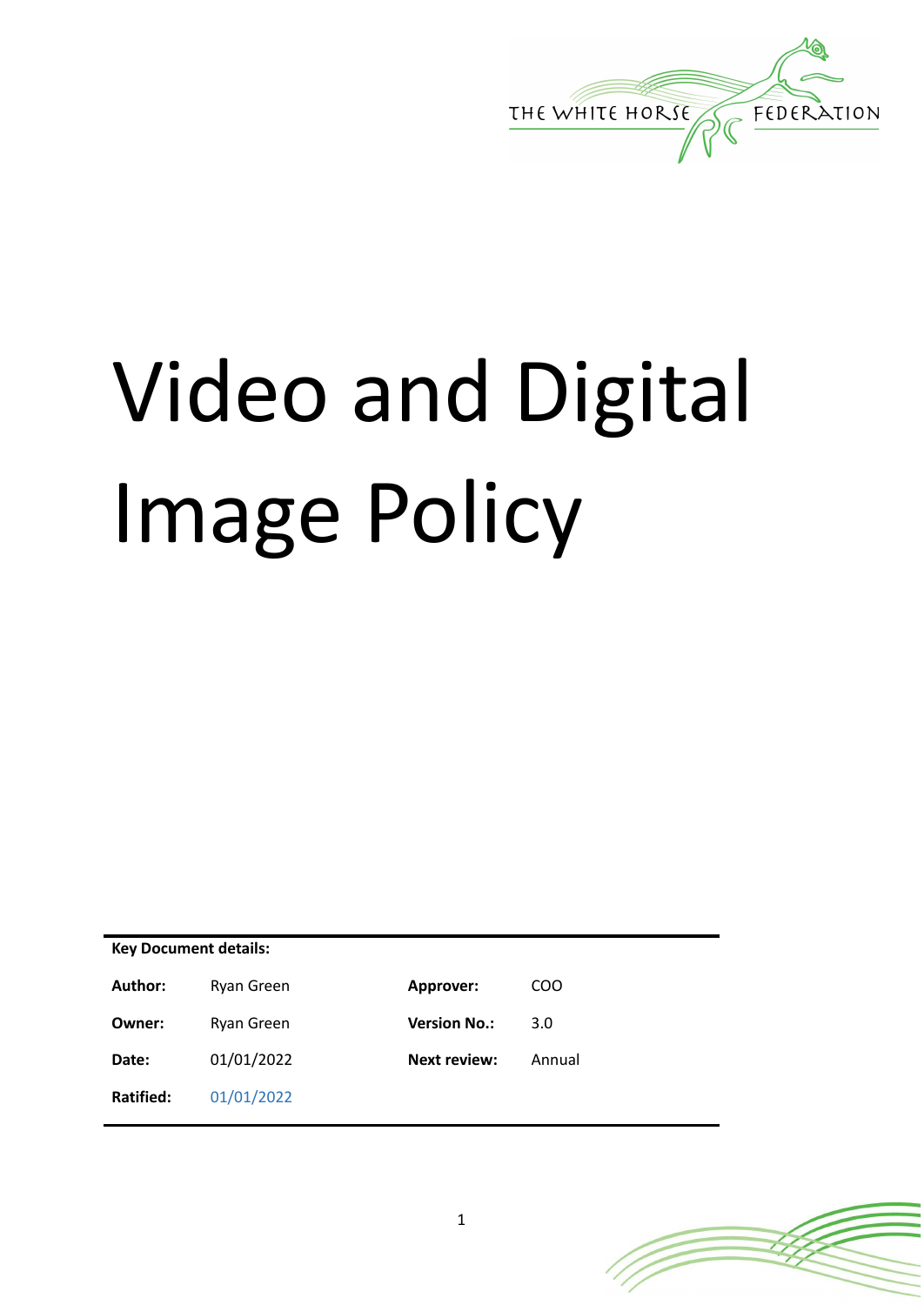

# **1. Introduction**

**1.1. Statement**

This policy complies with the requirements of the Data Protection Act 1998, Freedom of Information Act 2000, Human Rights Act of 1998 and other relevant legislation pertaining to the use of photographic images and children.

# **1.2. Aim and purpose**

The use of video and digital images plays an important part in learning activities. Students and members of staff may use a range of devices to record evidence of activities in lessons and out of school. These images may then be used for a range of educational purposes. It is also recognised that the increased use of technology has increased the potential for devices and images to be misused. This policy aims to minimise this risk.

# **1.3. Who it applies too**

This policy will apply to any person who has access to and/or is a user of any work-related photographic equipment. This policy includes mobile phones, tablets, gaming devices and any other form of digital technology or resource for storing,printing,sharing or representing.

# **2. Policy**

# **2.1. Description**

The principal of the school holds ultimate responsibility for making sure that all camera technology and images are used in an acceptable and safe way, as well as for the safe storage of all images. However, it is important to recognise that the safe use and storage of digital images and hardware is a whole school issue. It is important to recognise the behaviour of individuals using the equipment, and not the equipment itself which produces the greatest potential risk.

# **2.2. Permissive/ non permissive**

Any image used or taken must comply with the following principles:

- That it is fairly and lawfully processed
- A user should not take a picture of a child against their wishes
- It is processed for limited and specifically stated purposes
- Used in a way that is adequate, relevant and not excessive
- Accurate and up to date
- Kept on file for no longer than is necessary
- Processed in line with an individual's legal rights
- Kept securely
- The context of any proposed image should be considered before it is taken
- Sensitivity must be shown to children or a child who appears to be uncomfortable to avoid any misinterpretation for taking the picture.
- Any user should avoid taking or making an image of a child or young person in a one to one setting whenever possible unless there is an agreed reason for why this would be necessary, in order to avoid misinterpretation.

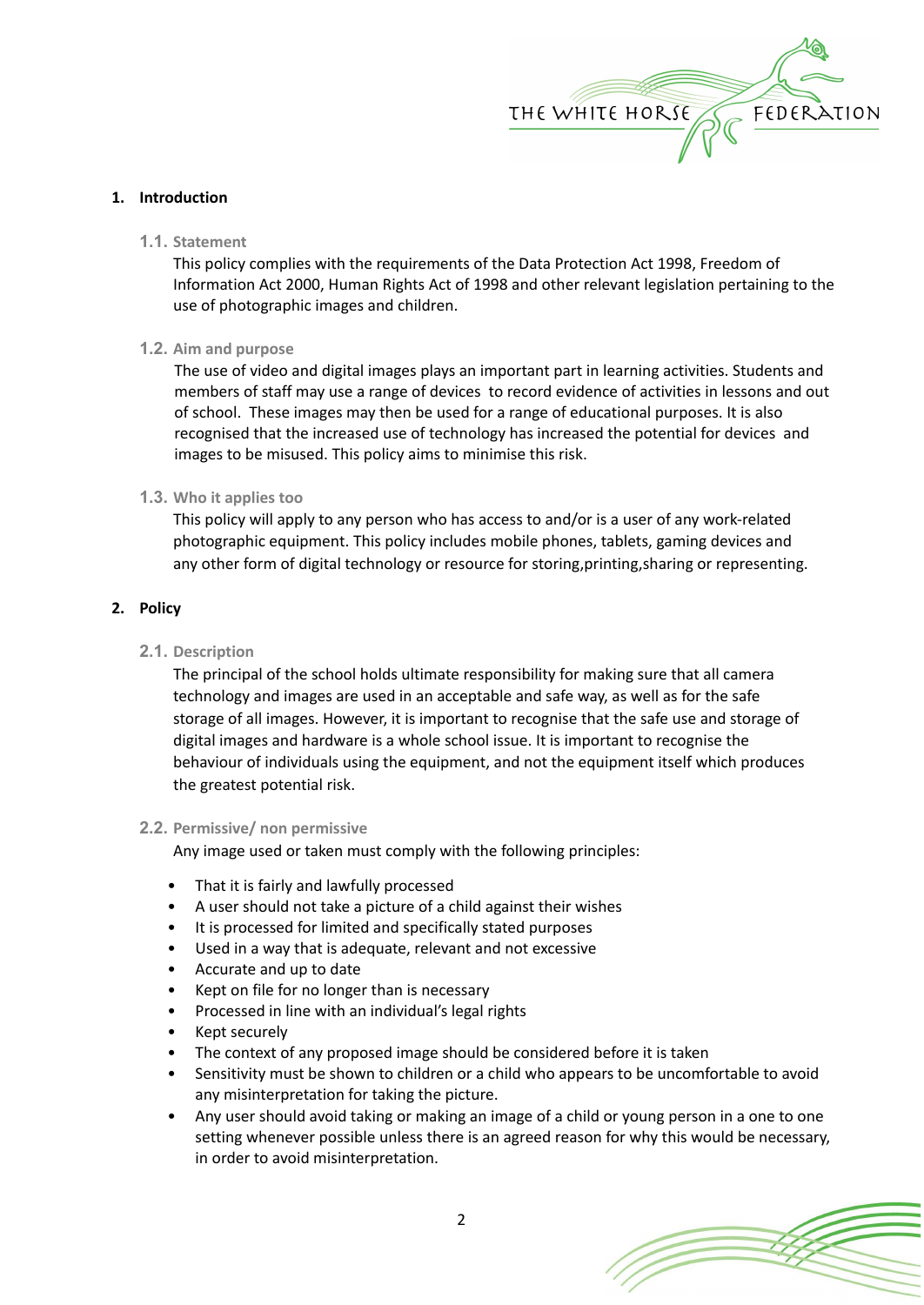

- Photographs must not be taken of any user if they suffer an injury which is either accidental or non-accidental. Schools ensure that medical help is sought where necessary and in the case of a suspected injury that is non-accidental, the school would follow their safeguarding procedures.
- Images which may cause distress, upset or embarrassment must not be used.
- Images of children and young people must only be taken when they are in full/suitable dress. There are no acceptable circumstances for taking pictures or images of children in a state of undress. During sporting activities, due consideration should be given to appropriateness of the context and angle of the image.
- It is not permitted to take or make images in any sensitive area of the school e.g. toilet cubicles and changing areas.
- Images of children and adults available to the public should not include their full name or any information that could identify them or where they live. This aspect applies to:
	- **Displays**
	- Documentation panels
	- Name Cards
	- Images on the school website
	- Social Media used by the school
- Consideration should always be given to where images will be published in terms of the privacy and access to the image. This is particularly important with Social Media accounts, which are designed to push content out to as wide an audience as possible.
- Images and video taken at group events by parents/carers should only be used for their own or family's personal use.
- The principal must reserve the right to view any images taken and or to withdraw or modify an individual's permission to take or make images at any time. Any user of technology should be made to understand that all images are available for scrutiny and be able to justify any images in their possession.
- All members of staff have a duty to report any concerns relating to potential misuse.
- Cameras and other photographic equipment should be designated for work-related purposes only. The use of personal photographic equipment is to be avoided unless authorised by the schools principal detailed below. If the principal agrees to this they also acknowledge the associated risks and will ensure staff are made aware of these. Staff will also ensure a reasonable level of security is applied to their personal device to minimise the potential for data loss e.g. device lock code or password.

# **Press Associations**

The UK press have their own regulation to control the use of images in order to safeguard children, however the school will make sure broadcasters and press photographers are aware of the need to respect this policy. This in particular would apply to a one to one interview with a child, a detailed caption of a picture or a close up image used in sports photography.

- When inviting a member of the press to attend an event, the school will make every effort to ensure they adhere to this policy but cannot be held responsible if they choose not to.
- The school will only provide a list of the child's first names.
- The identity of any press representative must be established before any interview or photography is authorised.

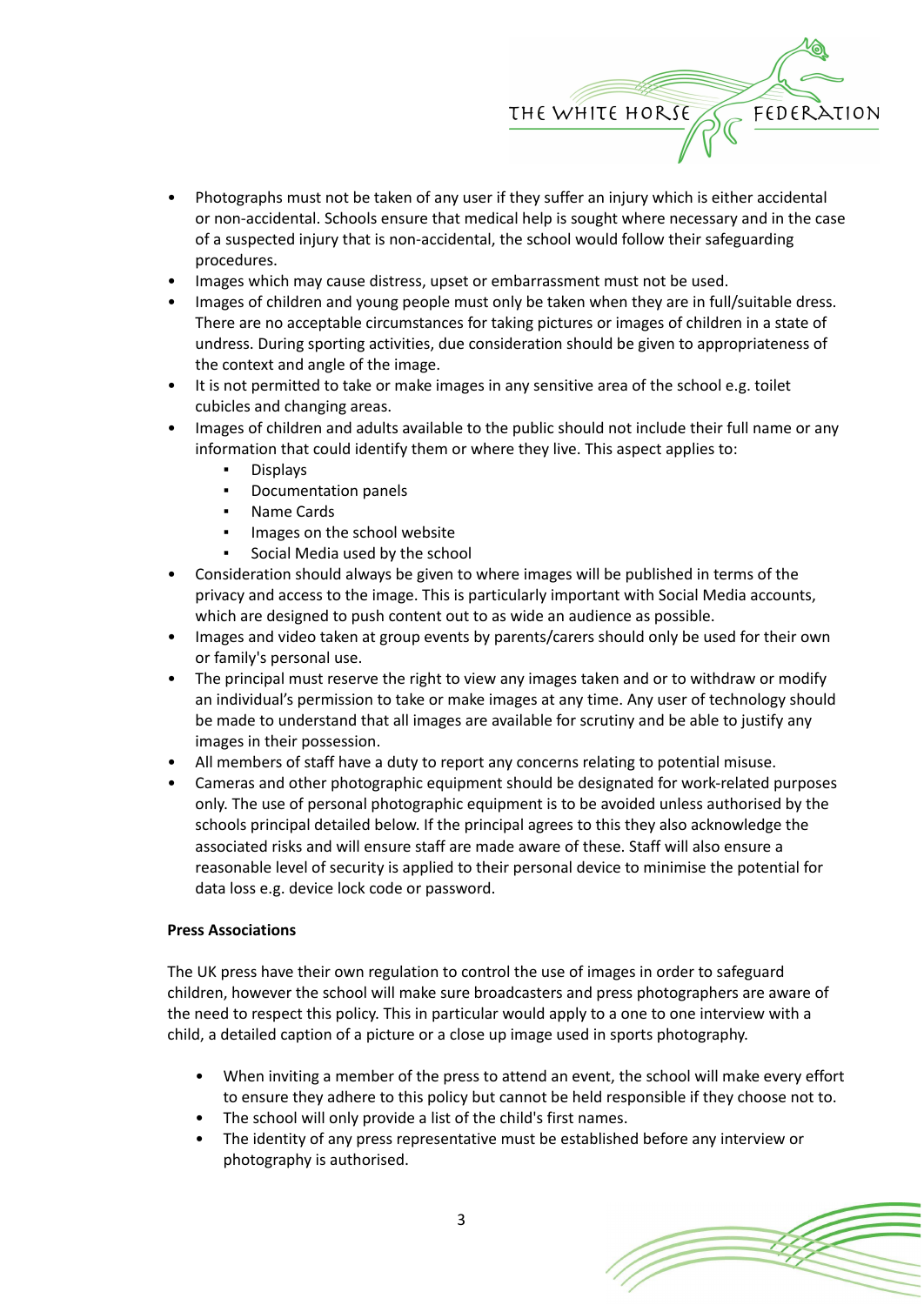

- Press access should only be permitted where the press have been specifically invited.
- No authorisation should be given to any unscheduled visit by the press. In the event that the press turns up uninvited, the school must make every reasonable effort to ensure that members of the school community are protected from press intrusion.
- Photographers will only be used where they guarantee to act appropriately to prevent unauthorised or unlawful processing of images; and will insure against accidental loss or destruction of, or damage to personal data.
- Photographers should be treated as any other visitor and will be supervised at all times.

### **Consent**

- Signed consent to take photographs or record images of children should be requested from a parent or carer on the child's enrolment to the school. Only consent given by a parent or carer will be accepted. Any consent given should be reviewed on an annual basis until the child has left the school.
- The parent or carer will have the right to refuse or withdraw consent and any time, or give partial consent in terms of the use of the photograph
- Specific consent for the use of images that is for more than a general purpose should be requested e.g for publicity materials, training or promotional needs.
- Images of children who no longer attend the school should not be used unless specific consent has been given.

### **Parents and Carers**

Parents and carers are not covered by the Data Protection Act 1998 as long as the image or recording they are making is for their own private use. The Act does not prevent parents and carers taking photographs or making recordings of their children within the setting environment, for example, recording a school play, as long it is for personal use. However, the school reserves the right to refuse any parent, career or attendee the opportunity to take photographs or make videos.

### **Images used in CCTV/Web-cams**

All areas which are covered by CCTV must be well signposted, and notifications should be displayed so that individuals are advised before entering such a vicinity.

Any recording should be retained for a limited time only and no longer than their intended purpose. This would usually be for a maximum of 30 days. All recordings made should be erased before disposal. This limit should also be applied to any image taken outside the opening times of the setting.

Every effort must be made by the school or setting, to avoid accidentally taking an inappropriate image. Any camera must be positioned sensitively. No camera should be present in a sensitive area of the school e.g. a toilet cubicle.

### **Website and Social Media**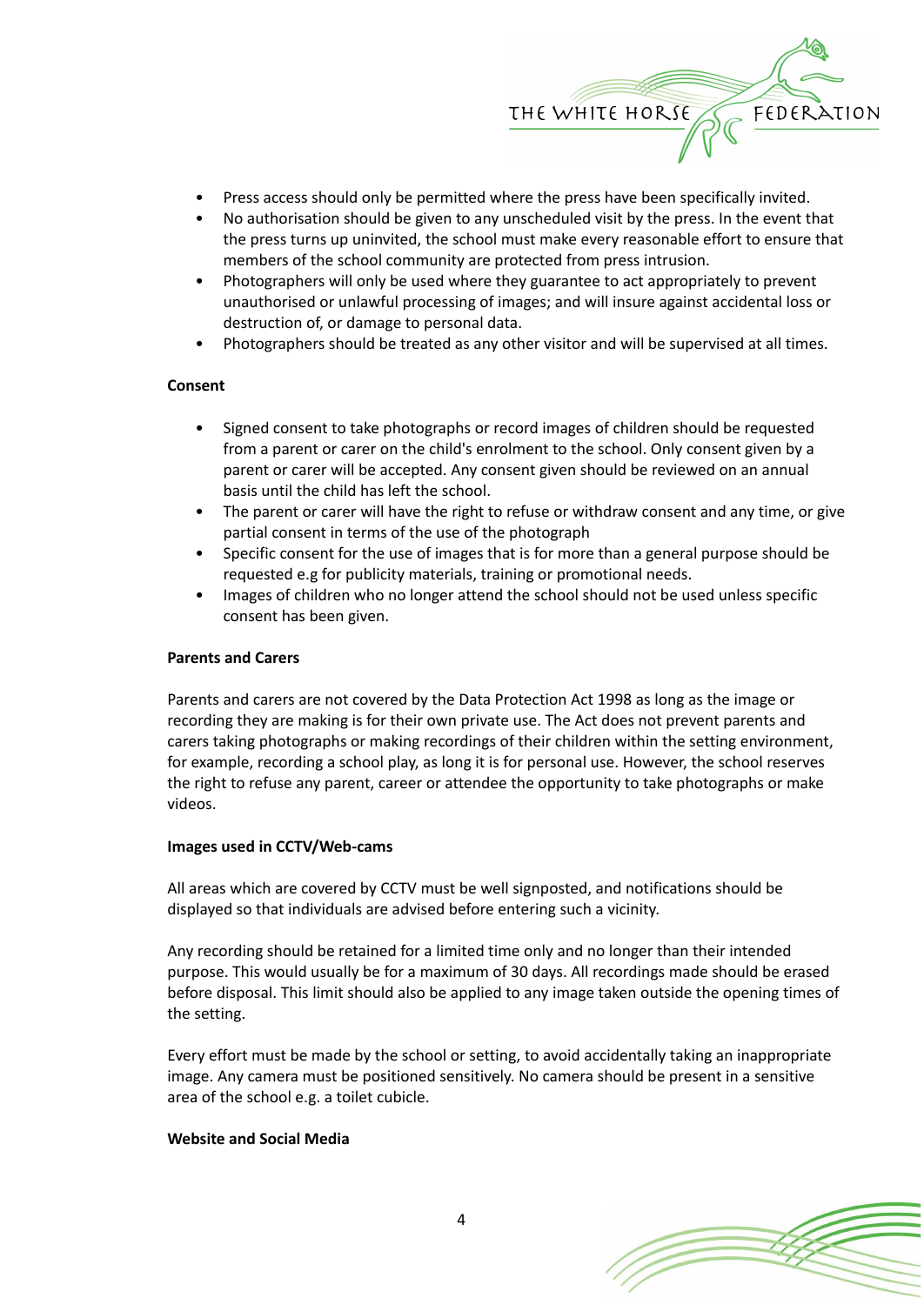

The school must obtain consent from the parent or carer before publishing an image of them on the school website or social media account. The rules regarding the taking or making of any image covered above will apply to the school's website and social media accounts.

## **Storage and Disposal**

Images should be stored and disposed of securely. The aim is to prevent unauthorised access in order to protect, ensure wellbeing and protect identity.

Images should not be kept for longer than necessary. Once the image is no longer of use, it should be wiped from any storage device except network backups which are only accessible to authorised ICT staff. If an image needs to be restored from these then permission from the principal is required and will be recorded.

Images should be protectively stored in order to prevent unauthorised access.

Photographs should not be stored on a portable device for any longer than is necessary

Any printed image of a child from the school should be disposed of when no longer required. They should be either:

- returned to the parent or carer
- deleted if an online copy is held
- shredded

### **Security**

Images should be handled as personal data. Any suspected concern and breach of security must be acted on by the school setting in terms of being recorded in the data protection log, reported and acted on in line with the agreed procedure.

Images should be protected digitally and physically to ensure that they are not stolen, including images held on laptops, computers, cameras or any other storage media.

# **2.3. Compliance**

The implications of not adhering to this policy for children, individuals, schools or the MAT could lead to criminal investigations, fines or prosecution.

# **3. Key steps in the process**

### **3.1. Roles and responsibilities**

All staff, students are responsible and must adhere to this policy.

# **3.2. Procedures**

N/A

**3.3. Local conditions statement**